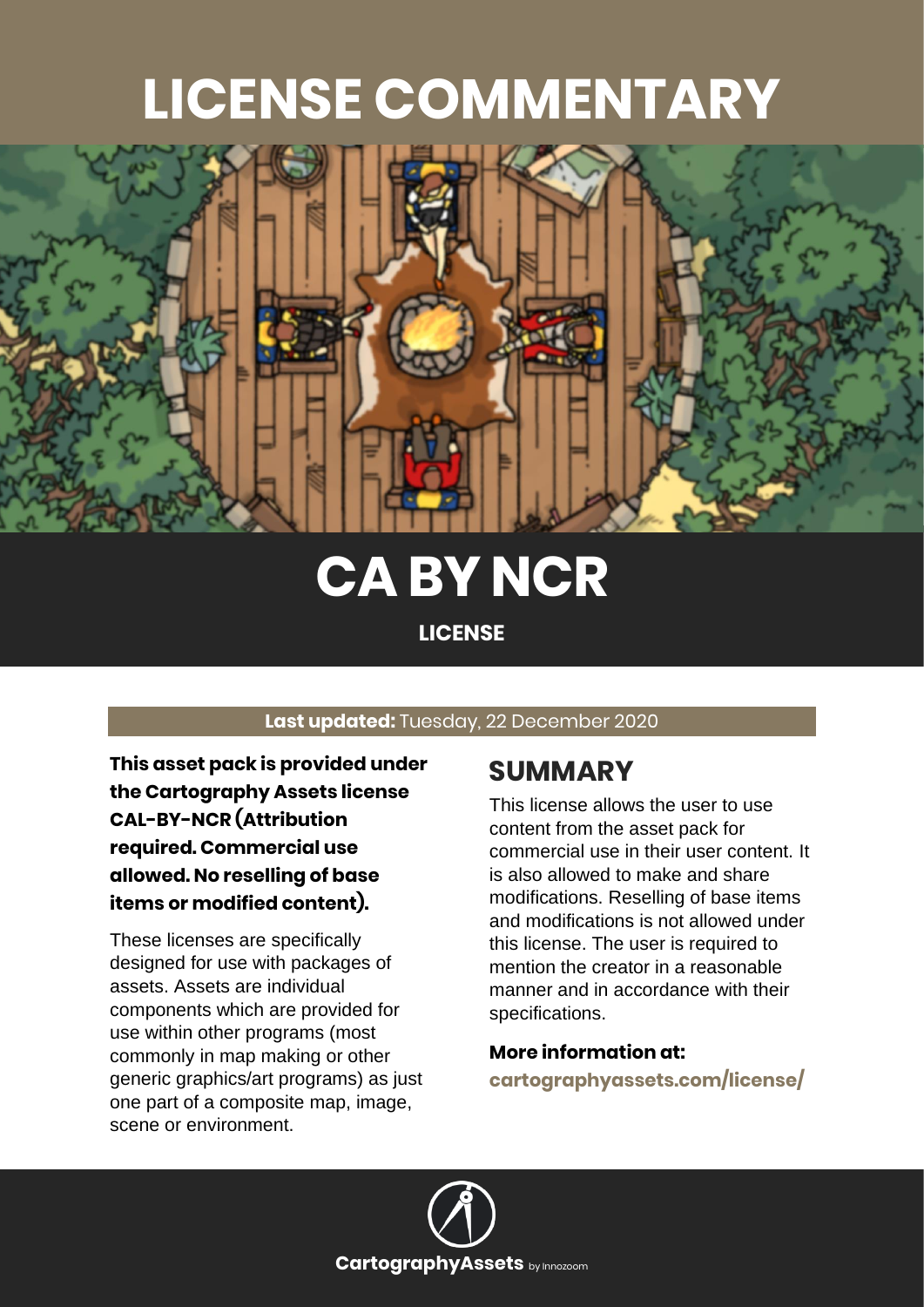# **LICENSE COMMENTARY**

### **Additional terms for paid asset packs**

This license is granted with the purchase of the asset pack it is attached to. This license is non-transferable and is granted only to the individual who made the original purchase. Proof of purchase of the asset pack should be retained to demonstrate ownership of this license in case any dispute arises.

#### **Creator details**

This license requires you to provide credit to the creator, you should do so using the creator their details as stated below.

- o Name: Ruben Oldenburg
- o Email: support@innozoom.nl

### **Notes by the Creator**

The following notes are provided by the creator him/herself.

Your invoice serves as proof of purchase.

Attribution is very much appreciated but not required unless used for editorial purposes (newspapers, magazines, newsletters, web or print publications, etc.).